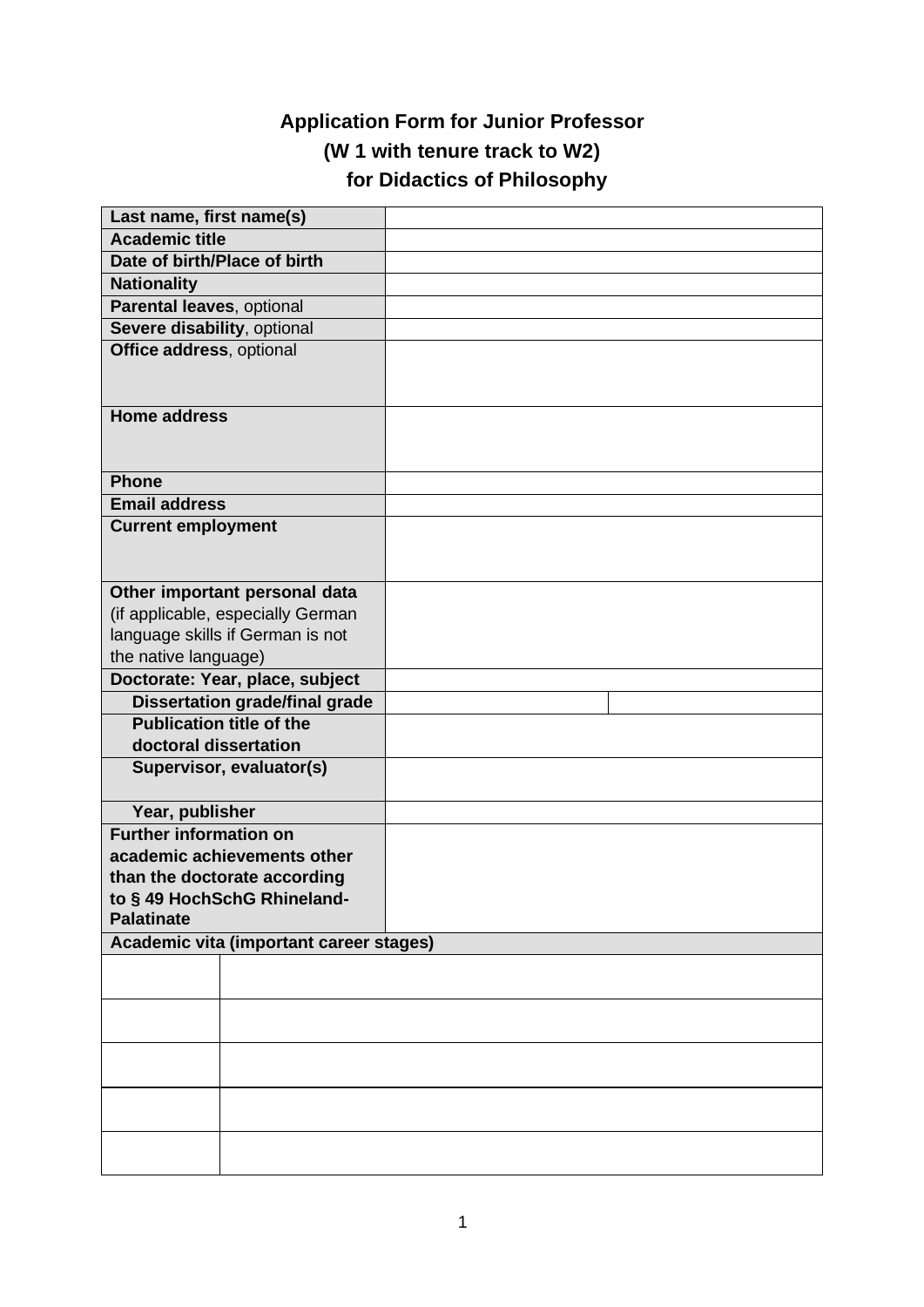|                                                                                                                                                                                                                                                                         | Important scholarships, awards                                                                |  |  |  |  |
|-------------------------------------------------------------------------------------------------------------------------------------------------------------------------------------------------------------------------------------------------------------------------|-----------------------------------------------------------------------------------------------|--|--|--|--|
|                                                                                                                                                                                                                                                                         |                                                                                               |  |  |  |  |
|                                                                                                                                                                                                                                                                         | Publications other than the doctoral dissertation                                             |  |  |  |  |
| Please list up to five publications relevant for the position (monographs, articles - especially                                                                                                                                                                        |                                                                                               |  |  |  |  |
| in peer-reviewed journals, editorships; title, place of publication, year)                                                                                                                                                                                              |                                                                                               |  |  |  |  |
|                                                                                                                                                                                                                                                                         |                                                                                               |  |  |  |  |
|                                                                                                                                                                                                                                                                         |                                                                                               |  |  |  |  |
|                                                                                                                                                                                                                                                                         |                                                                                               |  |  |  |  |
|                                                                                                                                                                                                                                                                         |                                                                                               |  |  |  |  |
|                                                                                                                                                                                                                                                                         |                                                                                               |  |  |  |  |
|                                                                                                                                                                                                                                                                         | Further information on publications, if applicable (total number, other articles/essays etc.) |  |  |  |  |
|                                                                                                                                                                                                                                                                         |                                                                                               |  |  |  |  |
| <b>Academic teaching Please list academic courses you taught that are relevant for the</b><br>position: Title, type (L= lecture, BA = taught in bachelor's program, MA = taught in master's<br>program), i.e. "Introduction to " (PS, 2 times), "Modern Texts on " (MA) |                                                                                               |  |  |  |  |
|                                                                                                                                                                                                                                                                         |                                                                                               |  |  |  |  |
|                                                                                                                                                                                                                                                                         |                                                                                               |  |  |  |  |
|                                                                                                                                                                                                                                                                         | More information on academic teaching (scope and focus of teaching, special projects)         |  |  |  |  |
|                                                                                                                                                                                                                                                                         |                                                                                               |  |  |  |  |
|                                                                                                                                                                                                                                                                         | Type and extent of experience in school practice                                              |  |  |  |  |
|                                                                                                                                                                                                                                                                         |                                                                                               |  |  |  |  |
|                                                                                                                                                                                                                                                                         |                                                                                               |  |  |  |  |
|                                                                                                                                                                                                                                                                         |                                                                                               |  |  |  |  |
|                                                                                                                                                                                                                                                                         |                                                                                               |  |  |  |  |
|                                                                                                                                                                                                                                                                         |                                                                                               |  |  |  |  |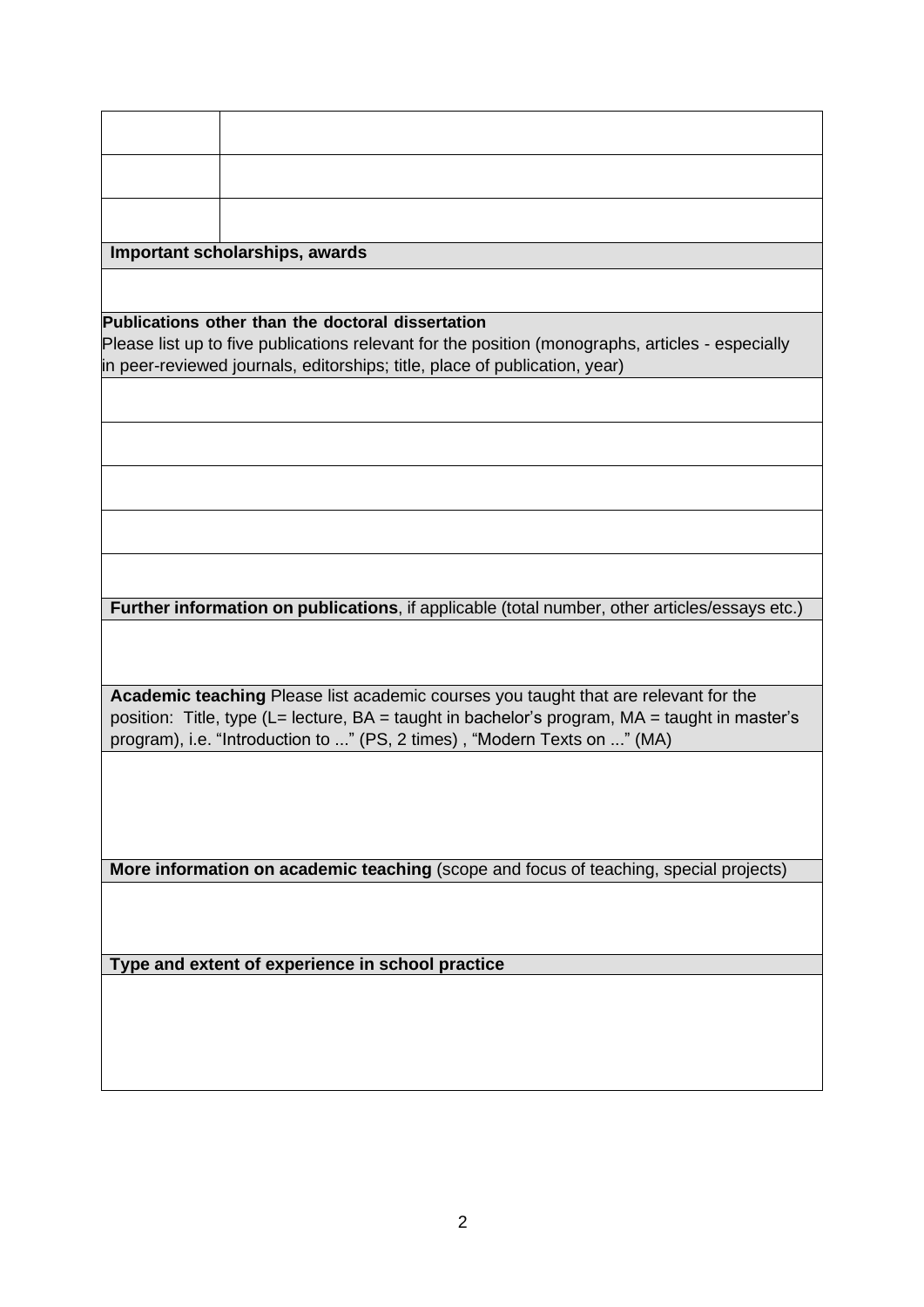**Relevant stays abroad, experience in international networking**

**Relevant experience in interdisciplinary cooperation**

**Relevant experience in university self-administration**

**Short self-introduction** Please introduce yourself briefly with your main areas of work (max. 800 characters)

**Summary of your academic theses:** Please summarize the research question, important argumentation steps and the main results of (a) your doctoral dissertation and (b) one or more of your academic publications in a way understandable to a general audience of Experts, with special consideration being given to work on Didactics of Philosophy (max.3,000 characters).

**a) Summary of your doctoral dissertation**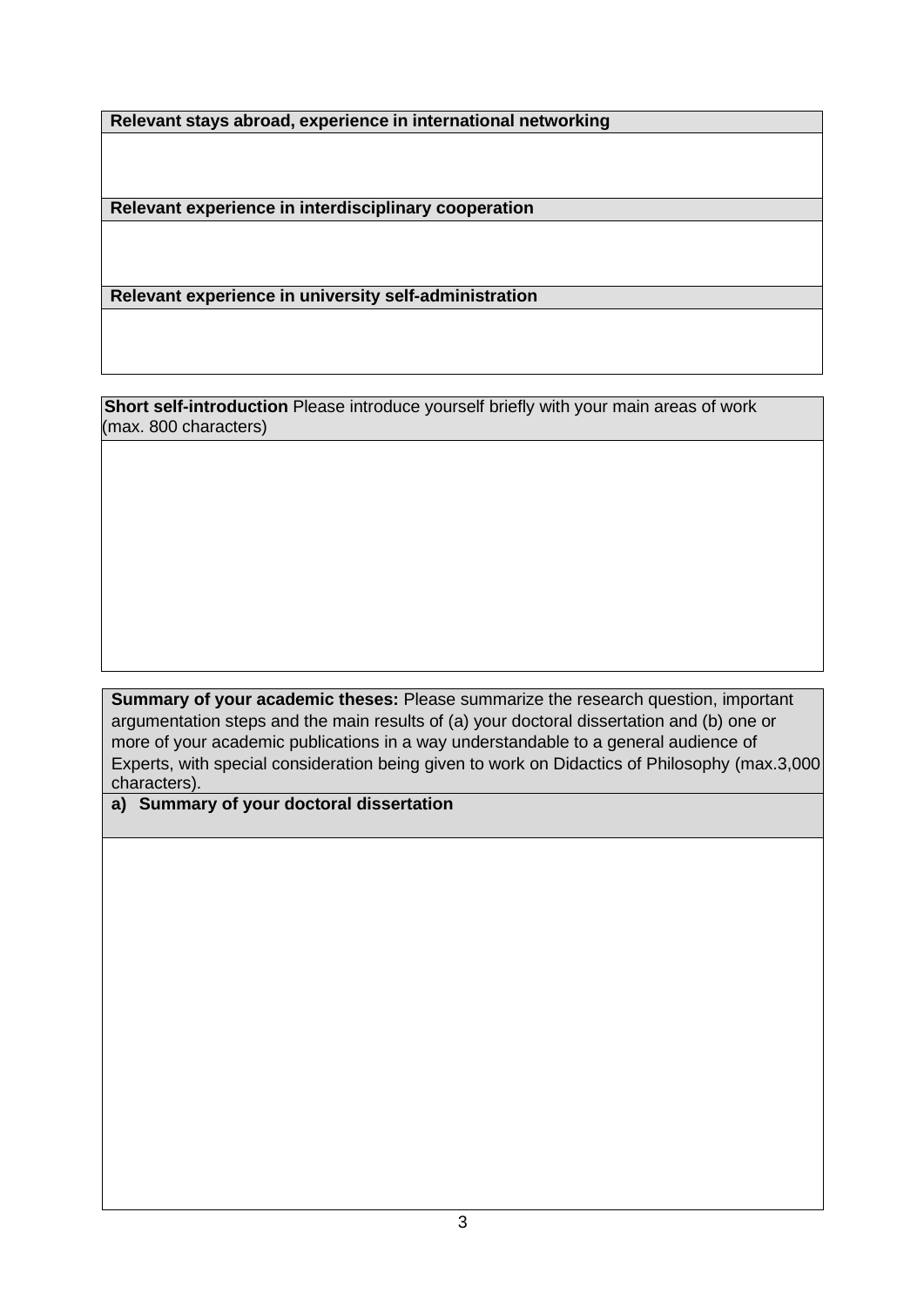| (b) Summary of additional academic publications (max. 2,500 characters) |  |  |
|-------------------------------------------------------------------------|--|--|
| <b>Academic publication(s)</b>                                          |  |  |
|                                                                         |  |  |
|                                                                         |  |  |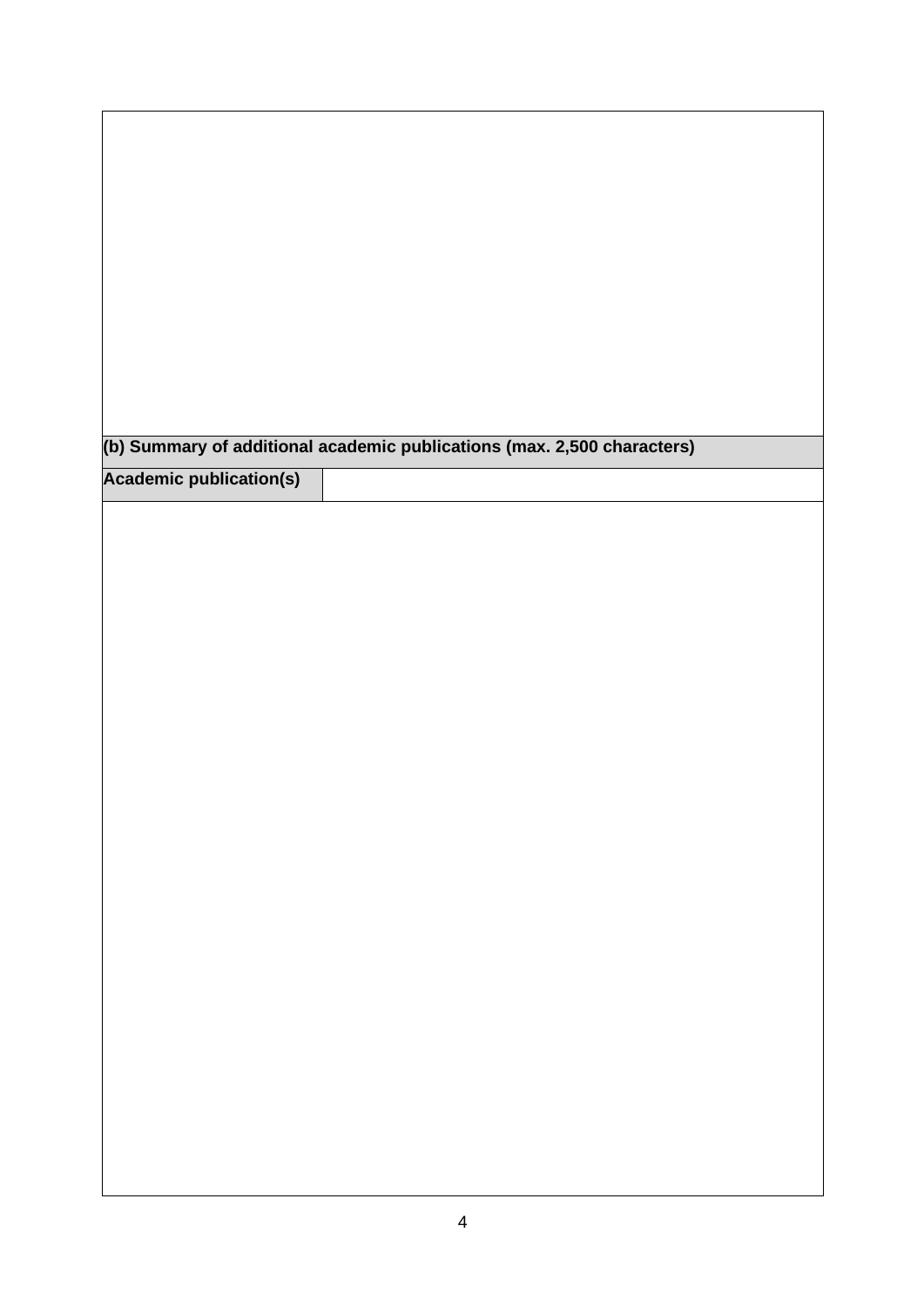**Self-concept and research projects for the junior professorship** Please describe the basics and self-concept of your subject-specific work as well as your research and cooperation projects for the next 3-5 years (max. 2,500 characters).